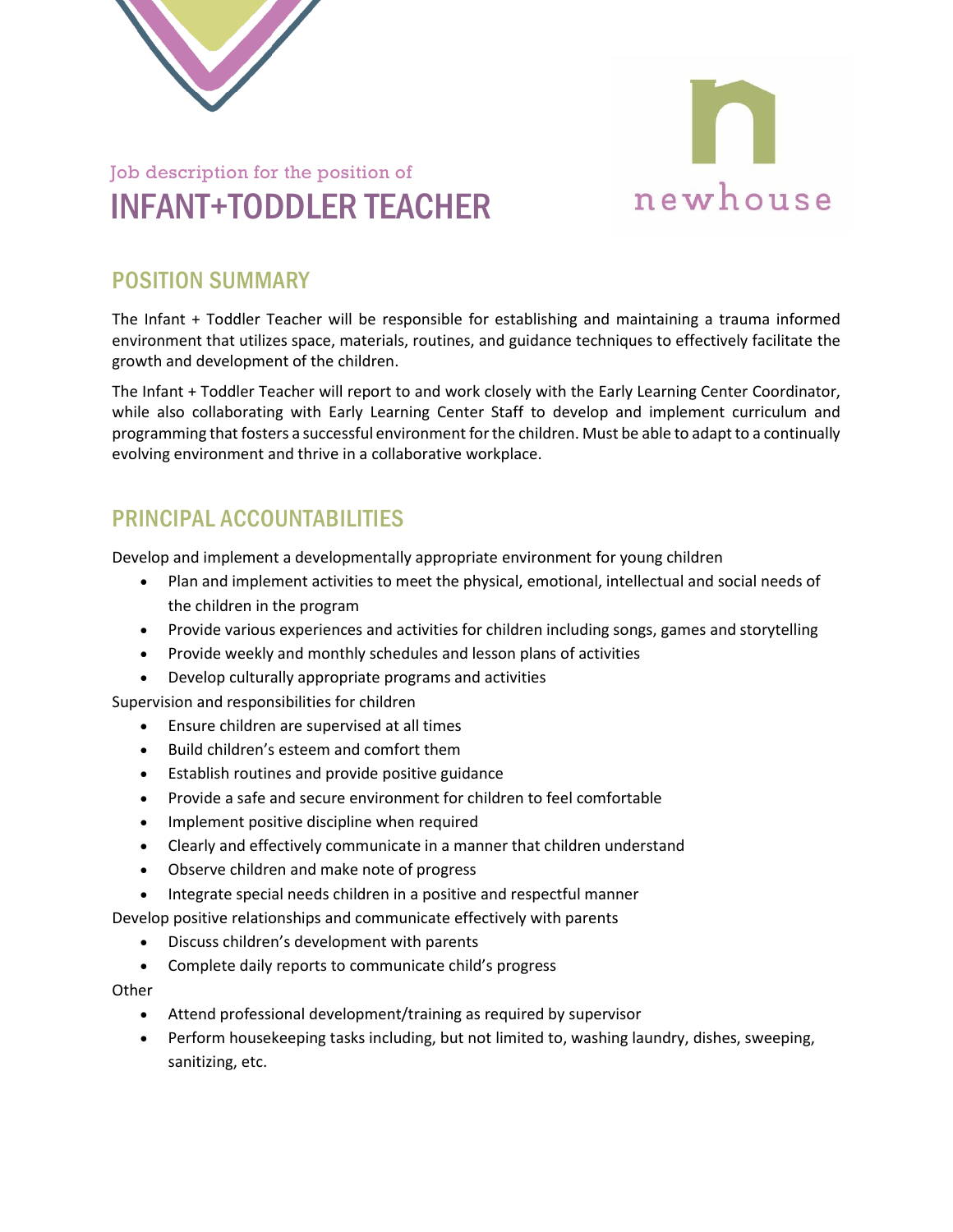# KEY PERFORMANCE AND SKILLS NEEDED TO ACHIEVE GOALS

| Flexibility +<br>Adaptability                      | Is open to new ways of working, ideas and processes. Adapts quickly and<br>effectively to new environments, people, and responsibilities. Readily<br>adapts to stressful situations and factors outside of his/her control.                                                                                                                                                                                                                                |
|----------------------------------------------------|------------------------------------------------------------------------------------------------------------------------------------------------------------------------------------------------------------------------------------------------------------------------------------------------------------------------------------------------------------------------------------------------------------------------------------------------------------|
|                                                    |                                                                                                                                                                                                                                                                                                                                                                                                                                                            |
| <b>Team Building</b>                               | Fosters an environment that encourages accomplishing goals as a team.<br>Motivates individuals and teams to achieve high levels of performance.                                                                                                                                                                                                                                                                                                            |
| <b>Boundaries + Self</b><br>Care                   | Models appropriate boundaries with residents, staff, and visitors.<br>Maintains appropriate work and personal life boundaries; actively practices<br>self-care and seeks assistance when feeling overwhelmed.                                                                                                                                                                                                                                              |
| Communication<br>(Verbal + Written)                | Expresses views constructively in a fluent, clear, logical manner, with<br>enthusiasm and confidence. Communicates openly and honestly and<br>promotes an exchange of ideas. Is an effective listener - listens openly<br>without interruption. Shows tact, courtesy and diplomacy in dealing with<br>others. Delivers information effectively in a variety of formats. Is succinct in<br>communications, recognizing time is a valuable resource for all. |
| Documentation                                      | Exhibits a clear understanding of the importance of documentation. Is able<br>to efficiently navigate the organization's database and complete<br>documentation in a timely manner.                                                                                                                                                                                                                                                                        |
| Relationship<br>Management                         | Uses appropriate interpersonal styles and communication methods to work<br>effectively with peers, residents, and community organizations to meet<br>mutual goals and objectives, builds networks to obtain cooperation.<br>Understands that the environment at Newhouse is one of trauma healing<br>and recovery and interactions with our residents need to be handled<br>sensitively and with a Trauma Informed Care lens.                              |
| <b>Decision Making +</b><br><b>Problem Solving</b> | Obtains information and identifies key issues relevant to long-term goals,<br>actively plans, leads and develops with others for the success of the<br>program. Diligently thinks through problems and can select appropriate<br>alternative courses of action to create a solution.                                                                                                                                                                       |
| <b>Stress Tolerance</b>                            | Is even-tempered and keeps control of his/her emotions and behaviors,<br>even in high-pressure situations. Maintains a positive attitude despite<br>stress and frustration. Works effectively under pressure and approaching<br>deadlines. Has a calming influence on others in stressful situations.                                                                                                                                                      |
| Creativity +<br>Innovation                         | Recognizes and generates innovative solutions to challenges (thinks<br>"outside the box"). Always seeks to challenge traditional assumptions and<br>improve the way things are done. Fosters a working environment that<br>encourages creative thinking and innovation. Is not afraid to take<br>calculated risks and learn from mistakes.<br>Balances creative thinking with practical application.                                                       |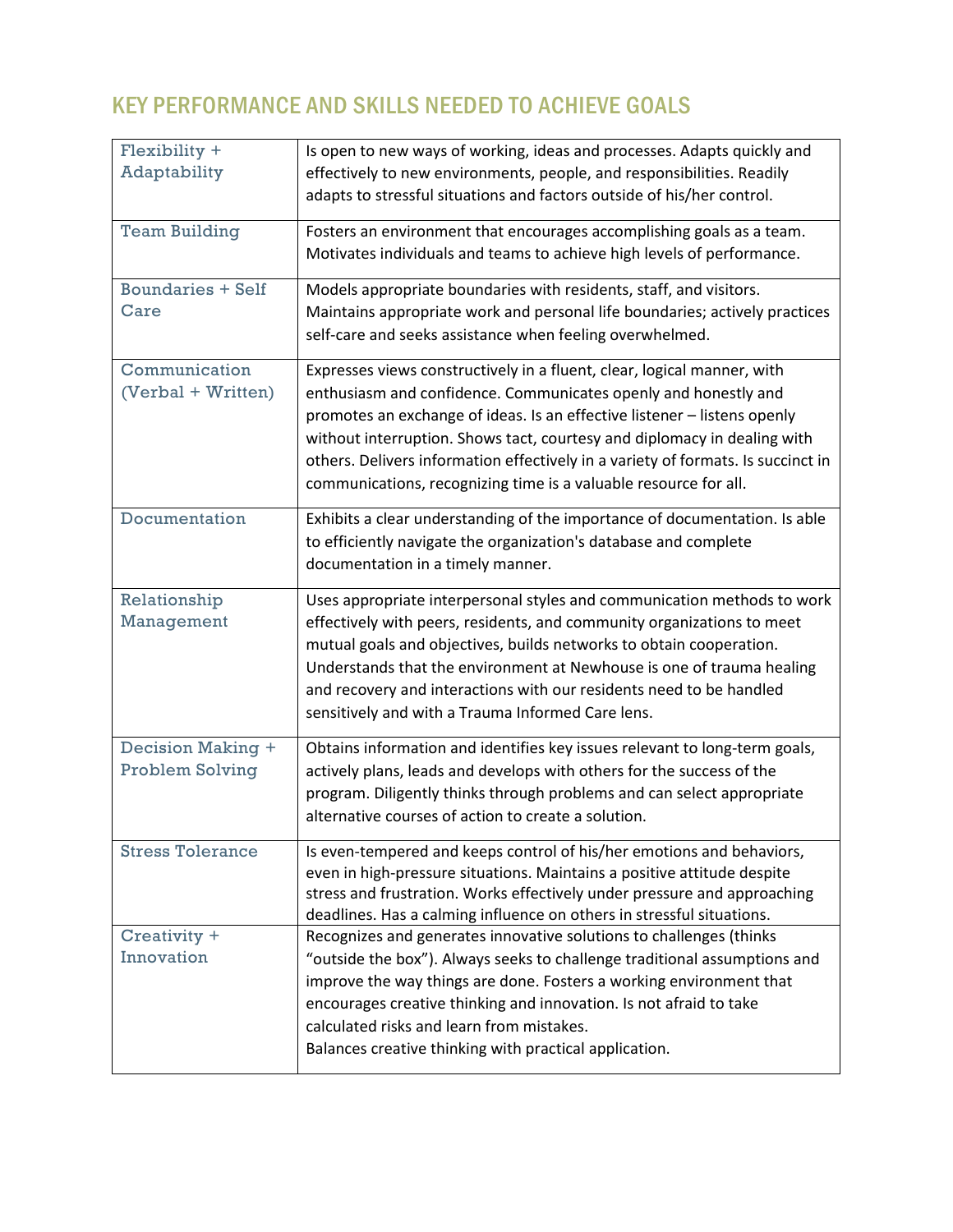| Confidentiality         | Properly maintains the privacy of all client's personal information and<br>readily adapts to new procedures to ensure confidentiality is achieved.                                                                                                                           |
|-------------------------|------------------------------------------------------------------------------------------------------------------------------------------------------------------------------------------------------------------------------------------------------------------------------|
| Change<br>Management    | Continuously seeks and encourages others to seek opportunities for<br>different and innovative approaches to addressing organizational<br>challenges, advocates the need for self or others to seek a better way to<br>address work processes.                               |
| Coaching +<br>Mentoring | Inspires, motivates and guides others to action; creates a sense of job<br>ownership by providing clear expectations, feedback, mentoring and<br>training to help individuals achieve their goals. In return, is coachable and<br>takes into account constructive criticism. |
| Functional<br>Expertise | Has the functional competence (skills & knowledge) to be effective in their<br>job. Keeps up to date with ongoing learning/studying. Actively seeks<br>assignments and other on-the-job opportunities to improve self. Shares<br>competence willingly with others.           |

#### WORK CONDITIONS

This position requires the ability to lift at least 40lbs, periods of standing, bending, and crouching. Indoor and outdoor (weather permitting) activities are expected.

#### EDUCATIONAL REQUIREMENTS

Associate's degree in Early Childhood Education, Child Development, or Social Sciences (Psychology, Sociology, etc.) is strongly preferred, but not required.

## EXPERIENCE, ABILITIES + QUALIFICATIONS

- Must possess executive maturity, sound judgment and a professional appearance
- Integrity, honesty and high ethical standards
- Keen interpersonal skills, being sensitive to our Trauma Informed Care model
- Alignment and adherence to the Newhouse mission, vision, and principles
- Ability to work a shift in between 8:00am 7:30pm that changes weekly
- Ability to work effectively with diverse staff, parents, and community members
- Experience with conflict resolution and/or crisis management
- Action-oriented, entrepreneurial, adaptable, and innovative approach to curriculum planning
- Passion, idealism, integrity, positive attitude, mission-driven, and self-directed
- Must pass background check
- CPR / First Aid certified

#### AT WILL EMPLOYMENT